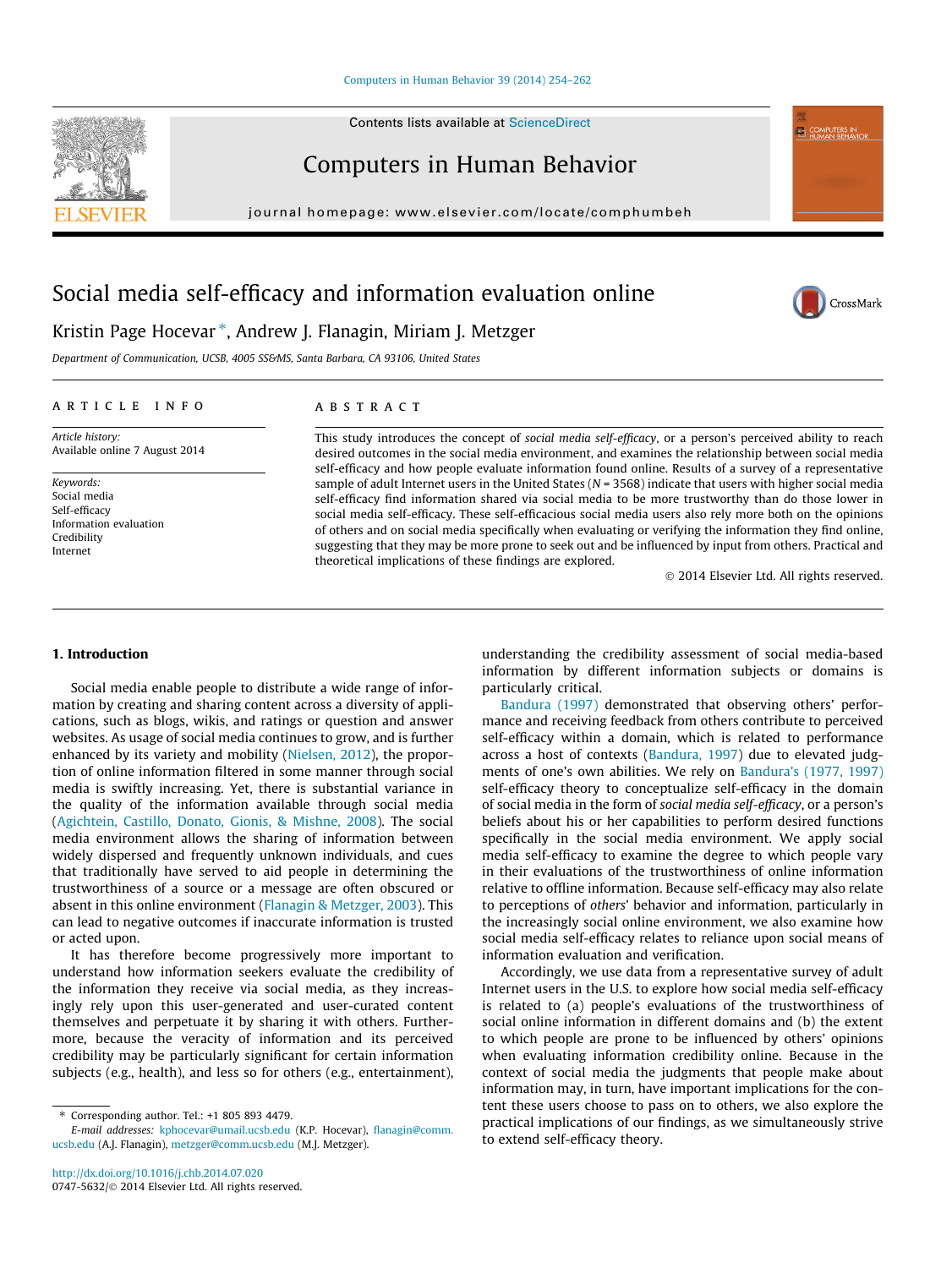# 2. Self-efficacy and the social media environment

Self-efficacy is defined as a person's judgment of his or her ability to execute a behavior [\(Bandura 1977; Bandura 1997](#page-7-0)). Perceived self-efficacy corresponds with performance in areas ranging from educational achievements to athletic performance to healthpromoting behavior (see [Bandura, 1997](#page-7-0), for a review). Yet, the underlying theoretical premise of self-efficacy—that a person's judgment about a behavior influences that behavior—is quite intuitive, and research typically does not reach beyond individual performance or action outcomes.

This study, however, extends self-efficacy theory not only by examining it in the social media environment but more significantly by moving beyond self-focused and efficacy-based performance outcomes of traditional research to examine how selfefficacy can impact judgments and perceptions of others' behavior and input, such as the perceived trustworthiness of information from social online sources. Indeed, evaluations of the socially shared information inherent in the social media environment provide an exciting new direction for self-efficacy research because, in this environment, self-efficacy may influence not only perceptions of others' performance but also the methods through which individuals go about assessing the quality of others' performance in the form of the perceived credibility of online social information.

# 2.1. Conceptualizing social media self-efficacy

Individuals use four sources of information when making selfefficacy judgments: enactive mastery experience, vicarious experience, social persuasion, and physiological and emotional state ([Bandura, 1986; Bandura, 1997](#page-7-0)). Enactive mastery experience involves prior experience with a task that builds skill and is perceived as successful by the individual, resulting in a heightened sense of self-efficacy. Prior experience producing social media content, for example, should contribute to social media self-efficacy, as should a person's confidence in his or her ability to successfully find specific information sought online, and his or her perceived social media skill. The second source of efficacy information is vicarious experience, which entails observing others' successful or unsuccessful performance in order to make a referential comparison and model successful behavior. Consuming social media content, such as reading or viewing blog entries, comments, or videos created by others, for example, should contribute to a person's level of social media self-efficacy via vicarious experience, because browsing this content entails observing others' performance in the social media environment.

The third source of information that affects self-efficacy perceptions is social persuasion, or performance feedback. Positive feedback tends to encourage self-efficacy perceptions, while negative feedback weakens them. Online, the level and type of feedback (e.g., comments about content producers' contributions) received can influence the amount of information contributed to a website (see, e.g., [Burke, Marlow, & Lento, 2009; Cheshire & Antin, 2008;](#page-7-0) [Heinz & Rice, 2009\)](#page-7-0). Because someone must first contribute content in order to receive any feedback or posts about this content from other users, his or her level of content production, for example, should again contribute to perceived social media self-efficacy. The fourth source of efficacy information is an individual's physiological and emotional state, which impacts self-efficacy perceptions mostly in physical pursuits or other activities during which strong emotional reactions or arousal may cue anticipated success or failure and affect performance [\(Bandura, 1986; Bandura, 1997\)](#page-7-0). These states, however, are not expected to impact perceptions of self-efficacy in the online environment to the same extent as the other three sources because physical impairments or strong emotional reactions are less likely to occur frequently and thus impact efficacy perceptions than social persuasion, vicarious experience, and enactive mastery experience.

Although self-efficacy has yet to be explored in the context of social media specifically, scholars have used self-efficacy to examine performance using contemporary technologies such as computers and the Internet [\(Compeau & Higgins, 1995; Eastin &](#page-7-0) [LaRose, 2000\)](#page-7-0). The Internet, however, is a broad environment, and people who are efficacious in one area (e.g., using the web to access and send email) may be much less efficacious in another (e.g., using social media). In fact, some scholars have differentiated between fluencies, defined as higher-level competence, with computers, email, and the web, respectively ([Bunz, 2004; Bunz, Curry,](#page-7-0) [& Voon, 2007\)](#page-7-0). This suggests that a person's self-efficacy with the Internet generally may differ from his or her perceived efficacy with social media, and should therefore be distinguished from it. Thus, drawing from Bandura's theory of the sources of information that inform self-efficacy judgments, social media self-efficacy is based upon a person's level of social media content production and consumption, perceived social media skill, and confidence in his or her ability to successfully find information online.

#### 3. Social media self-efficacy and information evaluation

There is a considerable research heritage on people's perceptions of the credibility of sources and messages. Although early work in this domain primarily examined face-to-face contexts and the factors influencing the credibility of human sources (see [Wilson & Sherrell, 1993](#page-8-0) for a review), recent work has naturally migrated to online environments by examining a range of phenomena, from the design elements that bolster a website's perceived credibility ([Fogg et al., 2001](#page-7-0)), to factors influencing the credibility of blogs [\(Kaye & Johnson, 2011](#page-7-0)), to the elements of credible online product reviews [\(Willemsen, Neijens, & Bronner, 2012\)](#page-8-0). In part, the motivations for examining credibility online stem from the considerable differences in this context that obscure how people have traditionally evaluated information and source credibility ([Metzger, Flanagin, Eyal, Lemus, & McCann, 2003](#page-7-0)), coupled with the serious consequences of inappropriately relying on misinformation today, given its prevalence and prominence ([Horrigan &](#page-7-0) [Rainie, 2006](#page-7-0)).

Thus, in an environment where vital information repositories can be unreliable, and where information consumers are progressively more social in their behaviors online, social media users' level of trust in an information source is critical to how they evaluate information. Information from offline sources is traditionally judged to be more credible than that from online sources, although this varies depending upon the domain or subject of the information ([Flanagin & Metzger, 2000\)](#page-7-0). However, perceptions of the trustworthiness of information from online social sources in comparison to offline sources may vary with individuals' levels of social media self-efficacy. Prior experience with an information source, for example, can influence trust judgments ([Gefen, 2000;](#page-7-0) [Hardin, 2006\)](#page-7-0), and familiarity has been found to positively predict trust in online information sources [\(Gefen, 2000; Kim, Ferrin, &](#page-7-0) [Rao, 2008](#page-7-0)). From the perspective of self-efficacy theory [\(Bandura,](#page-7-0) [1997\)](#page-7-0), self-efficacious social media users should have more experience with social information sources via enactive mastery experience and vicarious experience than those lower in social media self-efficacy. These users are therefore likely to be more familiar with such sources than those lower in social media efficacy.

While it is possible that variance in the perceived trustworthiness of online information can influence social media self-efficacy, research on the influence of prior experience and familiarity on trust judgments [\(Gefen, 2000; Hardin, 2006; Kim et al., 2008\)](#page-7-0) as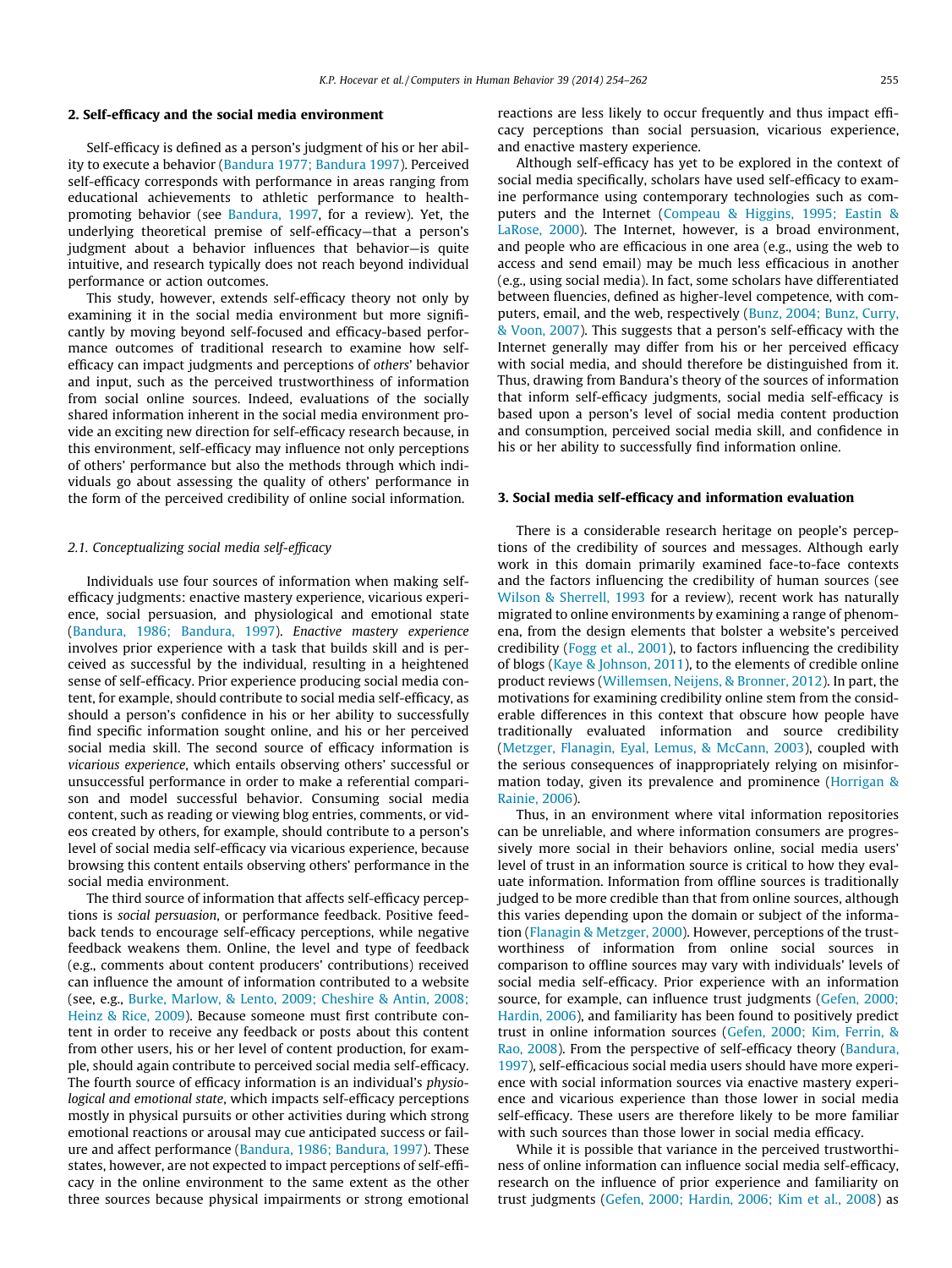well as Bandura's theory suggest that people higher in social media self-efficacy may be more likely to perceive information gleaned from social media to be trustworthy, even in comparison to information from offline sources that are traditionally judged to be more credible. Accordingly, a person's level of social media selfefficacy, earned through relevant prior experience and accrued familiarity, is proposed to impact his or her evaluations of online social information, as proposed in H1:

H1: Individuals' social media self-efficacy will be positively related to the perceived trustworthiness of information from social media sources relative to offline sources.

The strength of the positive relationship between social media self-efficacy and perceptions of online social information trustworthiness, however, may vary depending upon the information domain (i.e., the subject of the information). Prior research on perceptions of the credibility of online information has explored reference, news, entertainment, and commercial information, and found that commercial information is perceived to be less credible than the other three domains ([Flanagin & Metzger, 2000\)](#page-7-0), presumably due to the effect of the perceived persuasive intent of the source, the forewarning of which can inhibit persuasion [\(Hass &](#page-7-0) [Grady, 1975; Petty & Cacioppo, 1986](#page-7-0)). This effect may decrease the perceived trustworthiness of product information that originates from offline sources such as salespersons, companies, or others who might have persuasive intent. Online, however, information about the satisfaction of other customers can positively impact trustworthiness perceptions [\(Benedicktus, Brady,](#page-7-0) [Darke, & Voorhees, 2010](#page-7-0)), suggesting that aggregated online information systems may be perceived as more trustworthy sources of commercial information than their offline counterparts.

Some scholars posit that barriers to trust are lower when the potential harm of trusting and having one's trust betrayed are minimal, and barriers to trust are more likely when there is potential significant harm [\(Friedman, Kahn, & Howe, 2000\)](#page-7-0). This suggests that people may be generally less likely to trust health information they find via social media as opposed to product or news information, particularly in comparison to offline sources. Not only is the potential harm from trusting incorrect health information likely to be perceived to be more significant than the potential harm from trusting incorrect information of other types, but people also tend to trust offline health information sources such as their physicians, who possess credentialed expertise through degrees and professional experience [\(Eysenbach, 2008\)](#page-7-0).

Newspapers have long been a trusted information source, and are perceived to be more credible sources of news information than magazines, television, radio, and the Internet ([Flanagin &](#page-7-0) [Metzger, 2000\)](#page-7-0). Blogs, on the other hand, which represent a popular source of social media news information, are often criticized for a lack of the journalistic ethics and standards of more traditional news sources [\(Johnson & Kaye, 2004](#page-7-0)). Thus, like health information, online social information about news may be perceived to be less credible than social information about products, which may benefit from effects of aggregation and posts from consumers who are motivated to truthfully share their experience [\(Resnick,](#page-8-0) [Zeckhauser, Friedman, & Kuwabara, 2000](#page-8-0)). Thus, the positive relationship between social media self-efficacy and trustworthiness in H1 should be moderated by the information domain, as proposed in H2:

H2: The strength of the relationship between social media selfefficacy and perceived trustworthiness will vary across information domains, with a stronger relationship in the product information domain than in the domains of health or news information.

#### 3.1. Social forms of information evaluation

While many studies have examined Internet users' judgments about the credibility of online content, fewer studies have explored how Internet users evaluate this content. Information seekers frequently do not spend time critically evaluating information they find online [\(Metzger, 2007](#page-7-0)), and often use heuristic cues that guide information evaluation while minimizing cognitive effort [\(Hilligoss](#page-7-0) [& Rieh, 2008; Metzger, Flanagin, & Medders, 2010; Sundar, 2008\)](#page-7-0). Two of the cognitive heuristic cues commonly used in this context are reputation and endorsement [\(Metzger et al., 2010\)](#page-7-0), which suggest that people tend to perceive sources to be credible if others do as well and tend to trust sources that are recommended by others. Both of these cues suggest that many people may evaluate online information by using others' judgments to inform their own. Social credibility assessment is a process of information evaluation where an individual consults or relies upon the opinions of others when forming a credibility judgment.

Those self-efficacious in social media – which, by nature, involve shared information and interactivity between social media users – may be particularly motivated to interact with and seek out information from others. Indeed, personality traits such as extraversion and openness to experiences are both positively related to social media use [\(Correa, Hinsley, & Gil de Zúñiga, 2010](#page-7-0)). Furthermore, self-efficacy theory suggests that both social comparisons to and feedback from others contribute to perceived self-efficacy ([Bandura, 1997](#page-7-0)). If a significant component of self-efficacy is socially built and prone to social influence, people who are more self-efficacious in social media may be more likely to be receptive to or even to consult others' opinions when evaluating information they find online, as proposed in H3:

H3: Individuals' social media self-efficacy will be positively related to their frequency of social credibility assessment.

A person's use of social credibility assessment may also vary by the type of information sought, as noted earlier, and the potential harm of trusting inaccurate information. While people generally tend to seek others' opinions in order to evaluate their own ([Festinger, 1954\)](#page-7-0), the likelihood of people to seek out others' input may vary depending upon the nature of the information being evaluated. On one hand, people may be more likely to consult others' opinions when making a judgment about the credibility of information that could harm them if the information were inaccurate. For example, people may more frequently consult others when the information they seek pertains to their work or health, which might have more significant negative outcomes if inaccurate, compared to other information types. On the other hand, people may also be more skeptical of others' opinions when trusting or acting upon that information might have a significant negative personal outcome. Thus, the relationship between social media self-efficacy and social credibility assessment is explored in RQ1:

RQ1: Will the strength of the proposed positive relationship between social media self-efficacy and frequency of social credibility assessment vary by the information domain (news, health, entertainment, product, work-related, or general)?

People may also use social media specifically to verify the credibility of information they find online. Indeed, Internet experience is positively related to the degree of verification of information obtained on the web ([Flanagin & Metzger, 2000](#page-7-0)), suggesting that past experience using a medium may increase the verification of information from that medium. People who are self-efficacious in social media, for example, may perceive themselves to be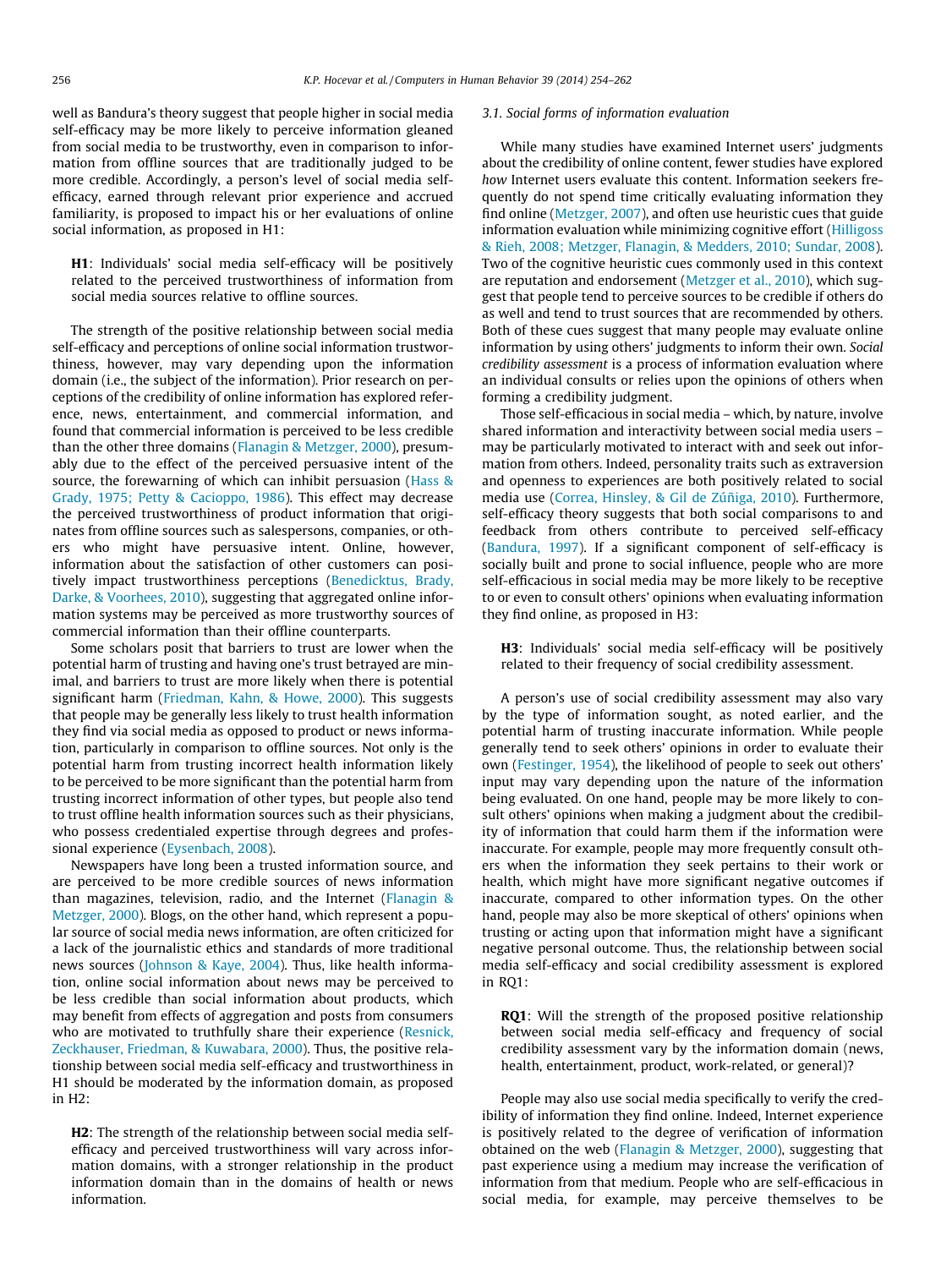sufficiently skilled to use social media to verify the credibility of other information they find online, as noted in H4:

H4: Individuals' social media self-efficacy will be positively related to their use of social media for online information verification.

However, like perceptions of trustworthiness, an Internet user's tendency to use social media to verify information may vary depending upon the domain of the information, and the question of the moderating effect of the information domain is posed in RQ2:

RQ2: Will the strength of the proposed positive relationship between social media self-efficacy and use of social media for online information verification vary by the information domain (news, health, entertainment, product, work-related, or general)?

# 4. Method

## 4.1. Sample and procedure

The data for this study were collected from respondents  $(N = 3568)$  in the United States by the professional research firm Knowledge Networks, which maintains a probability-based panel of participants. A questionnaire was administered by Knowledge Networks to a random sample of adult Internet users (18 years of age and older) who completed the web-based survey in their homes. The survey was developed through an iterative process of pre-testing and refinement with separate samples from those used in this study, using both extensive interviews and quantitative empirical validation, in order to ensure that respondents fully understood the social media definitions and examples used in the study as well as the individual items derived from them in the questionnaire. Weights were used in all analyses to make results generalizable to the population of American Internet users based upon census data. Where applicable, respondents were randomly assigned to groups by information domain to address the moderation hypothesis (H2) and research questions (RQ1–2).

# 4.2. Measures

# 4.2.1. Social media self-efficacy

Based on [Bandura's \(1997\)](#page-7-0) theory of the sources of information that inform self-efficacy judgments social media self-efficacy was derived from the average of a person's (a) perceived social media skill, (b) confidence in ability to successfully find information online, (c) level of social media content production, and (d) level of social media content consumption, as articulated earlier. Perceived social media skill was measured by a question that asked respondents to rate their skill in using social media technologies compared to other Internet users on an 11-point scale, where  $0 =$  "I am much worse than other Internet users" and  $10 =$  "I am much better than other Internet users." Confidence in ability to successfully find information online was assessed by asking respondents to rate their ability to find what they are looking for online compared to other Internet users, and was measured on an 11-point scale where 0 = ''I am much worse than other Internet users'' and 10 = ''I am much better than other Internet users.''

Scales for social media content production and consumption used items that measured how frequently respondents contribute to (e.g., comment on blogs, post to microblogs) or consume (e.g., obtain information from wikis, watch user-generated videos) information from different social media, examples of which were provided in each instance, where relevant. These items were measured on a 5-point scale where  $1 =$  "never" and  $5 =$  "very often.'' Eight items were averaged to measure level of social media content production (Cronbach's  $\alpha$  = .89). Sample items include, ''How often do you create or update your own blog?'' and ''How often do you write or change some information on a Wikipedia page?'' Five items were averaged to measure level of social media content consumption (Cronbach's  $\alpha$  = .81). Sample items include, ''How often do you look up answers on social question and answer sites (like Yahoo! Answers or WikiAnswers)?'' and ''How often do you watch videos on video sharing sites (such as YouTube and Google Video)?''

Because they were measured on different scales (5-point and 11-point), the data were normalized across all four components of the social media self-efficacy scale by converting each to zscores prior to the construction of the final scale. [Bandura's](#page-7-0) [\(1997\)](#page-7-0) theory of self-efficacy does not suggest that any of these components should be weighted more than another, as they are all posited to contribute equally to self-efficacy perceptions. Thus, social media self-efficacy was created from the mean value of the normalized measures of these components (Cronbach's  $\alpha$  = .78).

# 4.2.2. Perceived trustworthiness

Perceived trustworthiness of social media information relative to offline information was measured by a single item per domain (product, health, and news) assessing the trustworthiness of information from social media sources relative to offline ones. Each of these was measured on a 7-point scale, where  $1 = "I$  am much more likely to trust information from [a salesperson, a doctor, newspapers or television]'' and 7 = ''I am much more likely to trust information from people online.'' Respondents were randomly assigned to a group by information domain (product, health, news) to assess the moderation hypothesis, which compared the strength of the relationship between social media self-efficacy and perceived trustworthiness between information domains.

# 4.2.3. Social credibility assessment

Respondents' frequency of use of social credibility assessment (i.e., using others' opinions to inform their own judgments of credibility) was measured using the average of four items measured on a 5-point scale where  $1$  = "never" and  $5$  = "very often" (Cronbach's  $\alpha$  = .83). Respondents were randomly assigned to respond to these items for only a single information domain (product, news, health, entertainment, work-related, or general). Sample items include, ''When looking at [product, news, health, entertainment, workrelated] information on the web, how often do you believe the information because other people also believe it?'' and ''When looking at [product, news, health, entertainment, work-related] information on the web, how often do you consider other people's opinions about the information in order to decide whether to believe it?''

## 4.2.4. Use of social media for online information verification

Respondents' frequency of using social media to verify the credibility of online information was measured on a 5-point scale, where 1 = "not at all likely" and 5 = "very likely" (Cronbach's  $\alpha$  = .90). Respondents were randomly assigned to respond to this item for only a single information domain (product, news, health, entertainment, work-related, or general). The question stem asked users, ''Imagine you are considering [product, news, health, entertainment, work-related] information you have found online. How likely are you to use the following sources to check whether the information you found is believable?'' Response options included a variety of online social information sources, such as blogs, Wikipedia, and ratings sites, and responses to these options were averaged to create the final measure.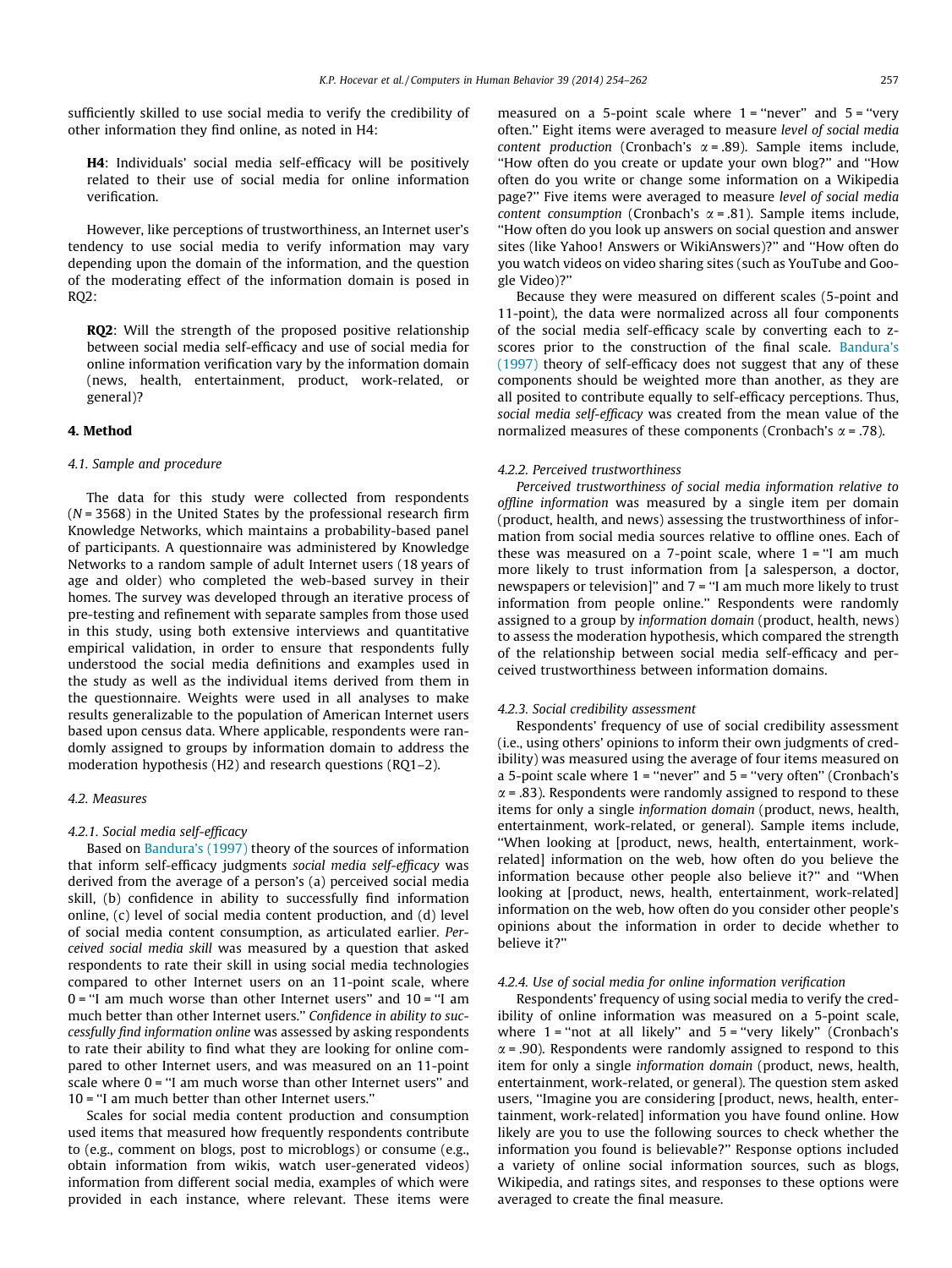# 5. Results

## 5.1. Correlational analyses

H1, which posed that social media self-efficacy would be positively related to the perceived trustworthiness of information from social media relative to offline sources, was supported  $(r = .24, )$  $p < .001$ ). H3 suggested that social media self-efficacy would be positively related to frequency of use of social credibility assessment, and was supported ( $r = 0.30$ ,  $p < 0.001$ ). H4, regarding the positive relationship between social media self-efficacy and use of social media for online information verification, was also supported ( $r = .50$ ,  $p < .001$ ).

#### 5.2. Moderation analyses

The general linear model (GLM) was used to test H2, which posed that the positive relationship between social media self-efficacy and the perceived trustworthiness of information from social media (relative to offline sources) would vary by the information domain, with a stronger relationship for product information than for health or news information. The GLM is based on regression and can be used to test the main effects of categorical and continuous independent variables as well as their interaction without the necessity of effects coding and manual calculation of interaction terms as would be required in traditional multiple regression moderation analysis [\(Tabachnick & Fidell, 2007\)](#page-8-0). The nature of a significant interaction can then be explored using multiple regression as a follow-up test. These analyses offer greater power and more protection against potentially spurious conclusions about the impact of an individual independent variable when an interaction is significant than more traditional tests such as correlation or ANOVA ([Aiken & West, 1991; West, Aiken, & Krull, 1996](#page-7-0)).

To test H2, the continuous independent variable social media self-efficacy (which was mean-centered for ease of interpretation), categorical independent variable information domain, and their interaction term were entered into the model, with the perceived trustworthiness of social media information (relative to offline information) as the dependent variable. There were main effects for both the information domain,  $F(2,3531) = 796.74$ ,  $p < .001$ ,  $\eta_p^2$  = .31, and social media self-efficacy,  $F(1,3531)$  = 337.27,  $p < .001$ ,  $\eta_p^2 = .09$ , as well as a significant interaction effect,  $F(2,3531) = 19.01, p < .001, \eta_p^2 = .01.$ 

To probe this interaction, a simple slope analysis was performed using regression. Information domain was dummy coded with the product information group as the reference group, then the centered social media self-efficacy variable, the dummy coded information domain variables, and their interaction term were entered into the regression to predict perceived trustworthiness of social media information (relative to offline information). The slope of the prediction of perceived trustworthiness from social media self-efficacy is positive and significant for product information,  $b = .76$ ,  $t = 14.26$ ,  $p < .001$ . To test the strength of the simple slopes for health and news information, respectively, the information domain was then re-coded with health and news as the reference groups and a regression was run for each. The slope of the prediction of perceived trustworthiness of social media information from social media self-efficacy was positive and significant for health information,  $b = .48$ ,  $t = 9.27$ ,  $p < .001$ , and news information,  $b = .43$ ,  $t = 8.21$ ,  $p < .001$ . However, the *b* values indicate that the slope of the relationship between social media self-efficacy and perceived trustworthiness of social media information was steeper for product information than for both health and news information, as is depicted in Fig. 1. Thus, H2 was supported.



Fig. 1. Relationships between social media self-efficacy and perceived trustworthiness of social media information for products, health, and news.

RQ1 was also tested using the GLM. The independent variables (mean-centered social media self-efficacy and information domain) and their interaction term were entered into the model, with social credibility assessment as the dependent variable. While there was a main effect for both information domain  $F(5,3533)$  = 14.83, p < .001,  $\eta_p^2$  = .02, and social media self-efficacy,  $F(1,3533)$  = 373.30,  $p < .001$ ,  $\eta_p^2$  = .10, there was not a significant interaction effect,  $F(5,3533) = 1.90$ , n.s. Thus, RQ1 showed that the positive relationship between social media self-efficacy and the use of social credibility assessment does not significantly vary by the information domain. Additionally, the effect size was larger for social media self-efficacy than information domain, suggesting the relative power of social media self-efficacy in predicting social credibility assessment.

RQ2 asked whether the relationship between social media selfefficacy and the use of social media for online information verification will vary by the information domain, and was again tested with the GLM. The independent variables (mean-centered social media self-efficacy and information domain) and their interaction term were entered into the model, with use of social media for online information verification as the dependent variable. There were main effects for both information domain,  $F(5,3487) = 9.94$ ,  $p < .001$ ,  $\eta_p^2 = .01$ , and social media self-efficacy,  $F(1,3487) =$ 1143.34,  $p < .001$ ,  $\eta_p^2 = .25$ , as well as a significant interaction effect,  $F(5,3487) = 3.37$ ,  $p < .01$ ,  $\eta_p^2 = .01$ . Because a scatterplot of the data indicated that slopes of the relationship between social media self-efficacy and use of social media to verify information were relatively similar for each information domain, the differences between domain groups were tested at low and high levels of social media self-efficacy to probe the interaction effect. The group of respondents asked about their tendency to use social media to verify information generally was dummy coded as the reference group, and social media self-efficacy was centered at both low (one standard deviation below the mean) and high (one standard deviation above the mean) levels.

First, a regression was performed to test for differences in use of social media for online information verification between the information domains and the non-domain-specific reference group at low levels of social media self-efficacy. The re-centered low social media self-efficacy variable, dummy coded information domain, and their interaction term were entered into the regression, with use of social media for online information verification as the dependent variable. At low levels of social media self-efficacy, news,  $b = -.19$ ,  $t = -3.79$ ,  $p < .001$ , entertainment,  $b = -.19$ ,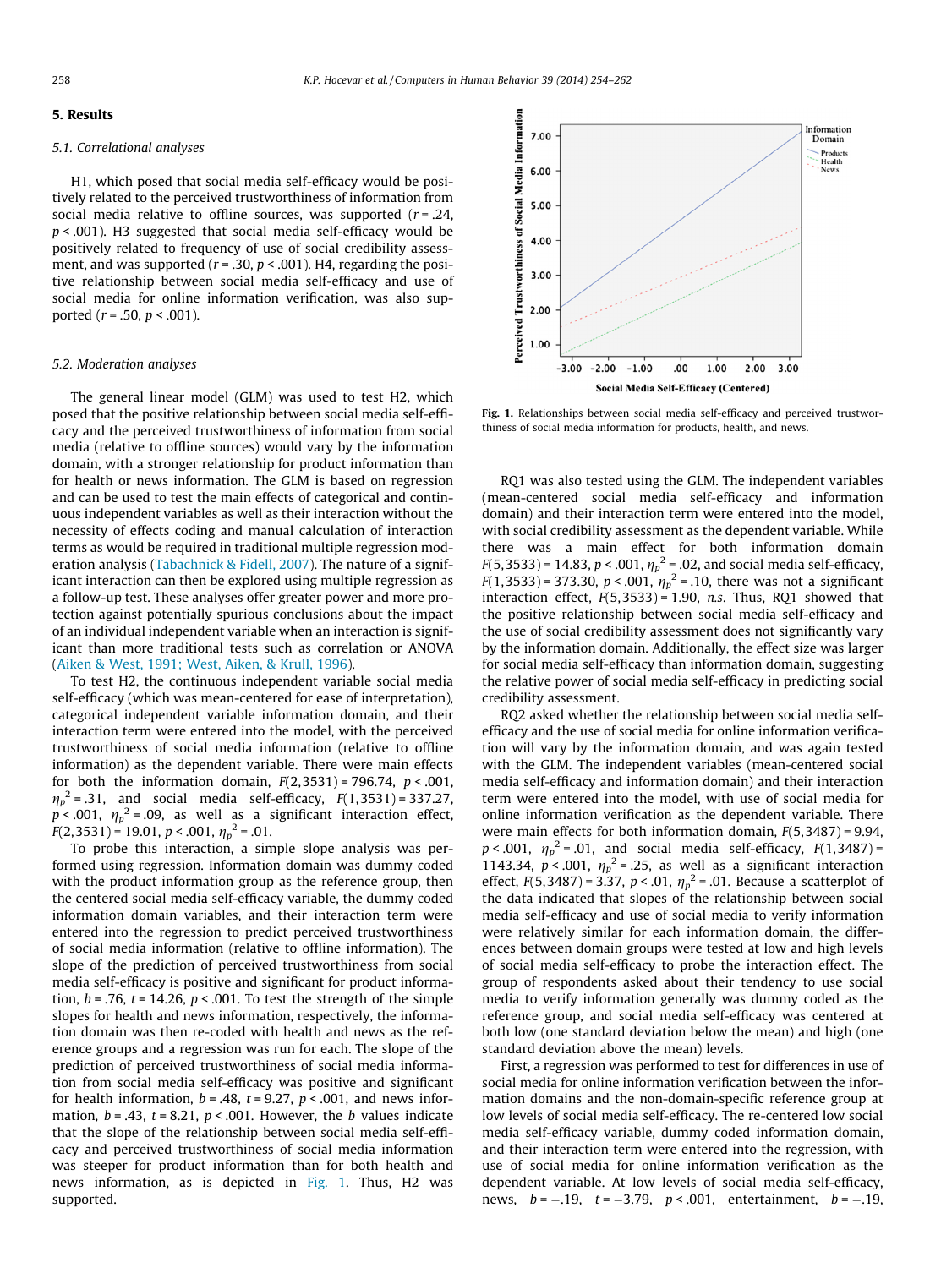$t = -3.67$ ,  $p < .001$ , health,  $b = -.18$ ,  $t = -3.34$ ,  $p = .001$ , and product information,  $b = -.12$ ,  $t = -2.29$ ,  $p < .05$ , are all significantly less likely to be verified using social media than the non-domain-specific reference group, as indicated by the negative b values. The regression was then re-run for high social media selfefficacy. At high levels of social media self-efficacy, news,  $b$  =  $-.12,$  $t$  =  $-2.43$ ,  $p$  <  $.05$ , entertainment,  $b$  =  $- .10$ ,  $t$  =  $-2.12$ ,  $p$  <  $.05$ , and health information,  $b$  =  $-.23$ ,  $t$  =  $-4.57$ ,  $p$  < .001, were significantly less likely to be verified using social media than the non-domain-specific reference group. A graphic representation of the relationship between social media self-efficacy and use of social media for information verification for each information domain is displayed in Fig. 2 to illustrate these differences.

## 6. Discussion

This study introduced the concept of social media self-efficacy and demonstrated that it is a strong predictor both of perceptions of the trustworthiness of online social information as well as of how people go about evaluating information online via social credibility assessment and use of social media for credibility verification. Results of this study therefore indicate that self-efficacy is a useful construct beyond the traditional research areas of predicting self-focused and efficacy-based performance outcomes in offline venues.

#### 6.1. Trustworthiness of online social information

The results of H1 reveal that as people accrue social media selfefficacy they tend to find information from social media to be more trustworthy, in comparison to information from offline sources. This may support research that suggests that prior experience and familiarity with an information source can influence trust judgments [\(Gefen, 2000; Hardin, 2006; Kim et al., 2008\)](#page-7-0), as those who are higher in social media self-efficacy are more likely to be experienced and familiar with social media venues. This finding also extends self-efficacy theory to suggest that enactive mastery experience and vicarious experience not only positively impact self-efficacy perceptions, but may also impact perceptions of others' information, at least in the context of information trustworthiness in the social media environment. Further, these findings



Fig. 2. Relationships between social media self-efficacy and use of social media for information verification by information domain. Note. Although use of social media for online information verification was measured on a scale of 1–5, for ease of viewing (and because values did not exceed 4) the graph limited the display of this scale to 1–4.

may suggest that perceived similarity (such as shared interests or traits) between those who are higher in social media self-efficacy could increase trust in the information shared by other social media users. This is consistent with prior research findings that similarity with an information source predicts positive evaluations of information from that source (e.g., [Flanagin, Hocevar, &](#page-7-0) [Samahito, 2014; Metzger et al., 2010; Sillence, Briggs, Harris, &](#page-7-0) [Fishwick, 2007\)](#page-7-0). However, additional research is required to test this possibility, as this study did not directly measure perceived similarity between self-efficacious social media users.

The results of H2 indicate that the strength of the positive relationship between social media self-efficacy and perceived trustworthiness varies by information domain, and is stronger for product information than for health and news information. The weaker relationship for social online health information may indicate that the barriers to trusting information are indeed more significant when trusting incorrect or inaccurate information could be more harmful [\(Friedman et al., 2000\)](#page-7-0). However, the positive relationship between social media self-efficacy and the trustworthiness of online social health information is still significant, even when the trustworthiness of that information is evaluated relative to information from a physician. This indicates the predictive power of social media self-efficacy and also suggests the tremendous level of trust that those who are efficacious in social media have in others' online social information. Unfortunately, research has indicated that some health information on the Internet can be inaccurate or misleading ([Eysenbach, Powell, Kuss, & Sa, 2002;](#page-7-0) [Rice, 2001\)](#page-7-0), suggesting that those who are particularly self-efficacious in social media may be especially at risk by trusting this erroneous information.

Prior research has shown that commercial information is perceived to be less credible than reference, news, and entertainment information on the Internet [\(Flanagin & Metzger, 2000](#page-7-0)). The present findings, which contradict this result, may be indicative of the change that social media have brought to assessments of commercial information on the Internet in the last 15 or so years as the availability of aggregated social information about products has grown. This may point to an interaction between perceived persuasive intent and trustworthiness, such that for those who are selfefficacious in social media, information from an aggregated online social information source is perceived to be much more trustworthy relative to an offline source that may have persuasive intent. This interpretation is consistent with recent work showing that individuals more conversant in online information provision see less difference between expert- and user-generated information contributions, and are more influenced by aggregated information online ([Flanagin & Metzger, 2013](#page-7-0)).

# 6.2. Social processes of information evaluation

This study sought not only to examine perceptions of the trustworthiness of online social information, but also to explore the methods through which self-efficacious social media users go about evaluating information and what this suggests about how they may be distinct from less efficacious users. Results of H3 and H4 indicate that those who are more self-efficacious in social media are more interested in the opinions of others (regardless of whether those others are online or offline) when evaluating the credibility of information. This points to something qualitatively different about those who use social media most frequently and skillfully, suggesting that perhaps people higher in social media self-efficacy are simply more social by nature than those who are lower. This corresponds with research on the relationship between online social network use and social trust and civic engagement. While associations are generally small, social network use tends to positively correspond with indicators of social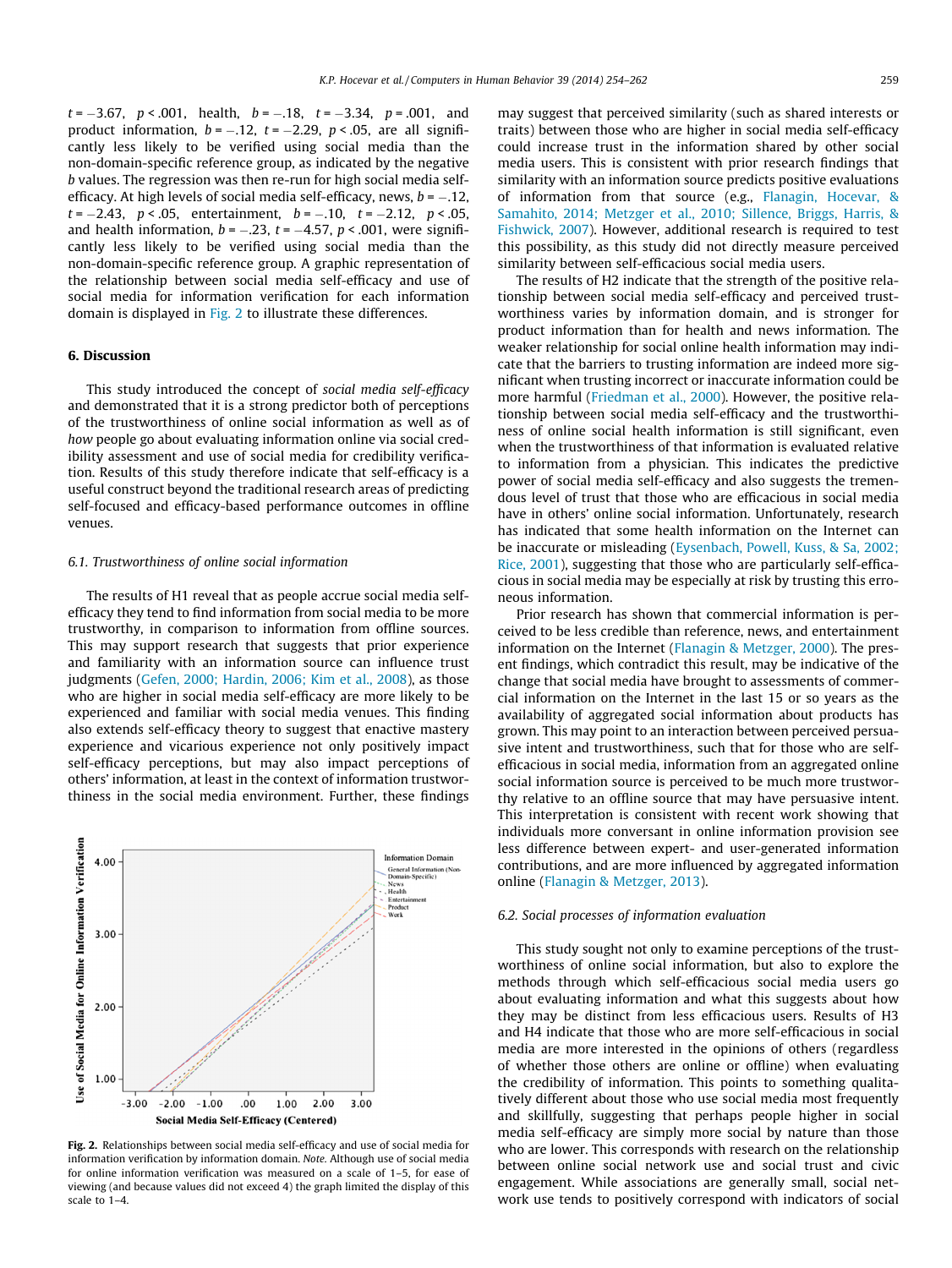capital and civic engagement [\(Gil de Zuniga, Jung, & Valenzuela,](#page-7-0) [2012; Valenzuela, Park, & Kee, 2009; Zhang, Johnson, Seltzer, &](#page-7-0) [Bichard, 2010](#page-7-0)), suggesting that those who use social media more frequently are perhaps more socially connected and enjoy participating in social activities both on and offline. This social nature, then, may lead them to seek out others' opinions when evaluating information online.

Prior research on personality traits of social media users has indicated that extraversion, openness to new experiences, and sociability predict social media use ([Burke, Kraut, & Marlow,](#page-7-0) [2011; Correa et al., 2010; Hughes, Rowe, Batey, & Lee, 2012; Ross](#page-7-0) [et al., 2009](#page-7-0)). However, unlike this study, these studies have focused on use of social networking sites, which tend to enable interpersonal relationships formed offline to be moved or maintained online (or, in some cases, vice versa) more than they are used for information sharing between people who do not know each other offline ([Ellison, Steinfield, & Lampe, 2007; Ross et al., 2009\)](#page-7-0). Results of this study, which include only social media beyond social network sites, also indicate a social orientation – at least in terms of information evaluation – for users who are efficacious in social media that encourages information sharing between widely dispersed people who frequently do not know each other offline. This implies that those who are efficacious in social media more generally may share some of the social personality traits of frequent social network site users, even when sharing information with unknown recipients via social media such as blogs or question and answer sites. Future research is necessary to explore this possibility in greater depth, however.

The relationship between social media self-efficacy and frequency of using social media for information verification is particularly strong. Perhaps people who are more self-efficacious in social media are more likely to trust aggregated sources of information such as ratings or question and answer sites and to use these resources to verify the credibility of information. While aggregated information can help encourage trustworthy behavior [\(Resnick](#page-8-0) [et al., 2000](#page-8-0)), even this collected information may or may not be more accurate than information from an individual. Some scholars argue that the average of a large number of information contributions by laypeople can generate a more accurate overall answer than one generated by an expert, but only if certain (relatively rare) conditions are satisfied, such as diversity and independence of opinion ([Surowiecki, 2004](#page-8-0)). However, others note that collective information also needs to include contributions from some number of experts in order to be accurate [\(Sunstein, 2006](#page-8-0)). Thus, while those higher in social media self-efficacy may tend to use social information to verify credibility, whether or not this information is actually accurate – even if aggregated – is unclear, though people do tend to perceive user-generated information online to be credible when its volume is high [\(Flanagin & Metzger, 2013](#page-7-0)).

Although the relationship between social media self-efficacy and social credibility assessment does not vary by the information domain, the relationship between social media self-efficacy and use of social media for online information verification does. Results indicate that people are less likely to use social media to verify information when that information is domain-specific (i.e., relates to products, news, entertainment, or health) than they are information generally, particularly when they are lower in social media self-efficacy. This suggests some distinction between how people verify domain-specific and non-domain-specific information. For example, research that finds that motivation varies by different content domains ([Wigfield, Guthrie, Tonks, & Perencevich, 2004\)](#page-8-0) would indicate that people may not be as motivated to use social media to verify health and news information, for example, as they are information more generally.

Schema theory, which has been used to explain how people process the information in media messages (for a review see

[Wicks, 1992](#page-8-0)), proposes that people build schema, or cognitive structures that organize knowledge about concepts, based upon prior experience [\(Fiske & Linville, 1980\)](#page-7-0). Perhaps those lower in social media self-efficacy, when cued to access existing schema for using social media to verify the quality of information about a specific domain, cannot access such schema because they have less skill and experience using social media. In this case, they might be less likely to indicate that they complete a domain-specific behavior than they are that behavior generally. However, the effect size is very small for both the main effect of information domain and the interaction effect between social media self-efficacy and information domain ( $\eta_p^2$  = .01 for both), while more variance in use of social media for information verification is explained by the main effect of social media self-efficacy ( $\eta_p^2$  = .25). Thus, while the implications of the interaction effect are intriguing, the significance is relatively negligible in comparison to the amount of variance explained by social media self-efficacy.

While diverse social media venues share some qualities (e.g., being primarily comprised of user-generated content), other qualities are distinct between venues. Although this study explored self-efficacy across social media venues to focus on how users' overall level of social media self-efficacy impacts how they evaluate information, social media self-efficacy may also vary depending on the specific medium (e.g., blogs, wikis, or video sharing sites). Future research, therefore, could explore venue-specific social medium self-efficacies and their impact on evaluation of information both within and outside of that medium, to help clarify whether the findings of this study might vary across different social media contexts.

Taken in their entirety, results show that people higher in social media self-efficacy have an increased tendency to trust and rely on social media, whether to verify the credibility of information they find on the Internet or as a medium to seek and share information with others. One practical implication of this is the potential creation and maintenance of information echo chambers populated with the opinions and knowledge of social media users, perhaps to the exclusion of other sources. While this study does not address the actual accuracy of social information, when this information is inaccurate or otherwise of low quality this trust could be detrimental not only to those who are higher in social media self-efficacy but also to those with whom they share information. While [Bandura's \(1997\)](#page-7-0) self-efficacy theory explains that vicarious experience and feedback impact an individual's self-efficacy judgments and his or her performance in a domain, findings from this study suggest that people who are higher in self-efficacy are also more likely to seek out others' opinions and allow them to influence their own judgments about others' information. Determining the relationship between self-efficacy and social influence in areas beyond social media and online information is an intriguing direction for future self-efficacy research.

Additionally, social media self-efficacy may have implications for other research areas beyond self-efficacy. For example, some authors argue that instead of examining differences in sociodemographic factors and Internet use, digital divide research should focus on a ''second-level'' digital divide of disparities in Internet skills, Internet literacy, and motivations for Internet use [\(Ferro,](#page-7-0) [Helbig, & Gil-Garcia, 2011; Min, 2010](#page-7-0)). The present study suggests that differences in skill and literacy represented by social media self-efficacy are indeed strong predictors of variance in users' information evaluation tendencies online, and may provide future explanatory value in digital divide research.

# 7. Conclusion

Social media comprise a dynamic and rapidly expanding information resource, yet the inconsistency in the quality of information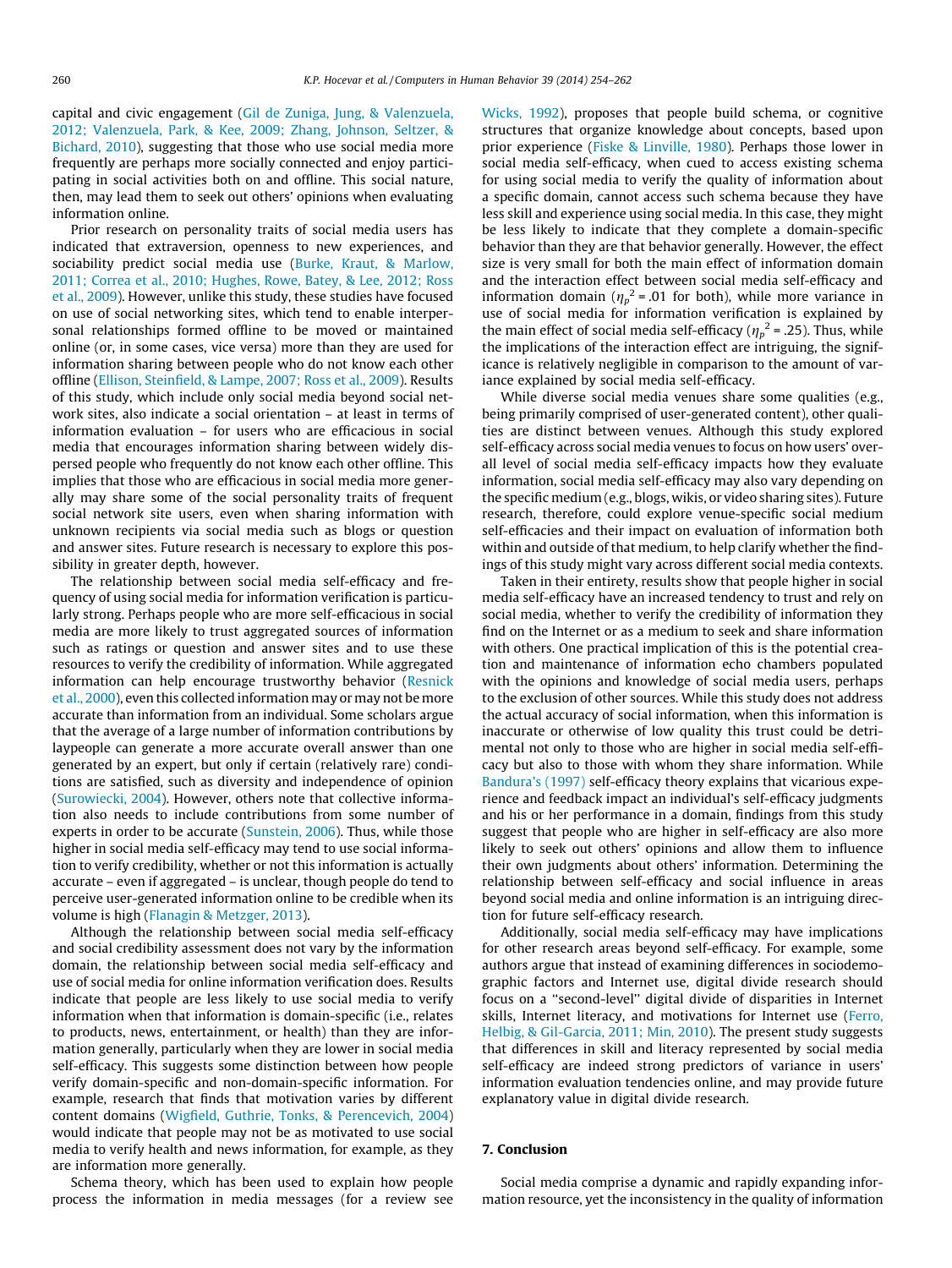<span id="page-7-0"></span>available via social media suggests that information consumers should potentially be wary of the online social information they trust (Agichtein et al., 2008; Rice, 2001). Results of this study indicate, however, that users with higher social media self-efficacy tend to be more likely to trust information shared by other social information sources, across information domains. Self-efficacious social information producers and consumers also rely more both on the opinions of others and on social media specifically when evaluating or verifying the information they find online. Thus, not only are these users interested in communicating with relatively unknown others via social media, they also behave more socially when considering the credibility of information and may be more prone to seek out and be influenced by input from others. Overall, findings indicate the theoretical value of the concept of social media self-efficacy by showing that those who are more self-efficacious in social media exhibit different behavior and information evaluation tendencies online than those who are less efficacious, which also suggests the future utility of social media self-efficacy in explaining variance in human behavior and attitudes about information online.

# Acknowledgement

This research was supported by a grant from the John D. and Catherine T. MacArthur Foundation. The authors thank Dr. Ronald E. Rice for his thoughtful comments on an earlier draft of this manuscript.

#### References

- Agichtein, E., Castillo, C., Donato, D., Gionis, A., & Mishne, G. (2008). Finding highquality content in social media. Proceedings of the international conference on Web search and web data mining. New York, NY: ACM Press. [http://dx.doi.org/](http://dx.doi.org/10.1145/1341531.1341557) [10.1145/1341531.1341557](http://dx.doi.org/10.1145/1341531.1341557).
- Aiken, L. S., & West, S. G. (1991). [Multiple regression: Testing and interpreting](http://refhub.elsevier.com/S0747-5632(14)00394-X/h0010) interactions[. Thousand Oaks, CA: Sage Publications Inc.](http://refhub.elsevier.com/S0747-5632(14)00394-X/h0010)
- Bandura, A. (1977). Self-efficacy: Toward a unifying theory of behavioral change. Psychological Review, 84(2), 191–215. [http://dx.doi.org/10.1037/0033-295X.](http://dx.doi.org/10.1037/0033-295X.84.2.191) [84.2.191.](http://dx.doi.org/10.1037/0033-295X.84.2.191)
- Bandura, A. (1986). [Social foundations of thought and action: A social cognitive theory](http://refhub.elsevier.com/S0747-5632(14)00394-X/h0020). [Cliffs, NJ: Prentice-Hall Inc](http://refhub.elsevier.com/S0747-5632(14)00394-X/h0020).
- Bandura, A. (1997). [Self-efficacy: The exercise of control](http://refhub.elsevier.com/S0747-5632(14)00394-X/h0025). New York, NY: W.H. Freeman [and Company](http://refhub.elsevier.com/S0747-5632(14)00394-X/h0025).
- Benedicktus, R. L., Brady, M. K., Darke, P. R., & Voorhees, C. M. (2010). Conveying trustworthiness to online consumers: Reactions to consensus, physical store presence, brand familiarity, and generalized suspicion. Journal of Retailing, 86(4), 322–335. <http://dx.doi.org/10.1016/j.jretai.2010.04.002>.
- Bunz, U. (2004). The computer-email-web (cew) fluency scale-development and validation. International Journal of Human-Computer Interaction, 17(4), 479–506. [http://dx.doi.org/10.1207/s15327590ijhc1704\\_3.](http://dx.doi.org/10.1207/s15327590ijhc1704_3)
- Bunz, U., Curry, C., & Voon, W. (2007). Perceived versus actual computer-email-web fluency. Computers in Human Behavior, 23(5), 2321–2344. [http://dx.doi.org/](http://dx.doi.org/10.1016/j.chb.2006.03.008) [10.1016/j.chb.2006.03.008](http://dx.doi.org/10.1016/j.chb.2006.03.008).
- Burke, M., Kraut, R., & Marlow, C. (2011). Social capital on Facebook: Differentiating uses and users. Proceedings of CHI 2011. New York, NY: ACM. [http://dx.doi.org/](http://dx.doi.org/10.1145/1978942.1979023) [10.1145/1978942.1979023](http://dx.doi.org/10.1145/1978942.1979023).
- Burke, M., Marlow, C., & Lento, T. (2009). Feed me: Motivating newcomer contribution in social network sites. Proceedings of the SIGCHI conference on human factors in computing systems. New York, NY: ACM. [http://dx.doi.org/10.1145/](http://dx.doi.org/10.1145/1518701.1518847) [1518701.1518847](http://dx.doi.org/10.1145/1518701.1518847).
- Cheshire, C., & Antin, J. (2008). The social psychological effects of feedback on the production of Internet information pools. Journal of Computer-Mediated Communication, 13, 705–727. [http://dx.doi.org/10.1111/j.1083-6101.2008.](http://dx.doi.org/10.1111/j.1083-6101.2008.00416.x) [00416.x.](http://dx.doi.org/10.1111/j.1083-6101.2008.00416.x)
- Compeau, D. R., & Higgins, C. A. (1995). Computer self-efficacy: Development of a measure and initial test. MIS Quarterly, 19(2), 189–211. [http://dx.doi.org/](http://dx.doi.org/10.2307/249688) [10.2307/249688](http://dx.doi.org/10.2307/249688).
- Correa, T., Hinsley, A. W., & Gil de Zúñiga, H. (2010). Who interacts on the Web?: The intersection of users' personality and social media use. Computers in Human Behavior, 26(2), 247–253. <http://dx.doi.org/10.1016/j.chb.2009/09.003>.
- Eastin, M. S., & LaRose, R. (2000). Internet self-efficacy and the psychology of the digital divide. Journal of Computer-Mediated Communication, 6(1). [http://](http://dx.doi.org/10.1111/j.1083-6101.2000.tb00110) [dx.doi.org/10.1111/j.1083-6101.2000.tb00110.](http://dx.doi.org/10.1111/j.1083-6101.2000.tb00110)
- Ellison, N. B., Steinfield, C., & Lampe, C. (2007). The benefits of Facebook ''friends'': Social capital and college students' use of online social network sites. Journal of Computer-Mediated Communication, 12(4), 1143–1168. [http://dx.doi.org/](http://dx.doi.org/10.1111/j.1083-6101.2007.00367.x) [10.1111/j.1083-6101.2007.00367.x](http://dx.doi.org/10.1111/j.1083-6101.2007.00367.x).
- [Eysenbach, G. \(2008\). Credibility of health information and digital media: New](http://refhub.elsevier.com/S0747-5632(14)00394-X/h0080) perspectives and implications for youth. In M. J. Metzger & A. J. Flanagin (Eds.) Digital media, youth, and credibility [\(pp. 123–154\). Cambridge, MA: The MIT](http://refhub.elsevier.com/S0747-5632(14)00394-X/h0080) [Press](http://refhub.elsevier.com/S0747-5632(14)00394-X/h0080).
- Eysenbach, G., Powell, J., Kuss, O., & Sa, E. R. (2002). Empirical studies assessing the quality of health information for consumers on the world wide web: A systematic review. Journal of the American Medical Association, 287(20), 2691–2700. <<http://www.ncbi.nlm.nih.gov/pubmed/12020305>>.
- Ferro, E., Helbig, N. C., & Gil-Garcia, J. R. (2011). The role of IT literacy in defining digital divide policy needs. Government Information Quarterly, 28(1), 3–10. [http://dx.doi.org/10.1016/j.giq.2010.05.007.](http://dx.doi.org/10.1016/j.giq.2010.05.007)
- [Festinger, L. \(1954\). A theory of social comparison processes.](http://refhub.elsevier.com/S0747-5632(14)00394-X/h0095) Human Relations, 7(2), [117–140](http://refhub.elsevier.com/S0747-5632(14)00394-X/h0095).
- Fiske, S. T., & Linville, P. W. (1980). What does the schema concept buy us? Personality and Social Psychology Bulletin, 6(4), 543-557. [http://dx.doi.org/](http://dx.doi.org/10.1177/014616728064006) [10.1177/014616728064006](http://dx.doi.org/10.1177/014616728064006).
- Flanagin, A. J., Hocevar, K. P., & Samahito, S. N. (2014). Connecting with the usergenerated web: How shared social identity impacts online information sharing and evaluation. Information, Communication,  $\hat{\sigma}$  Society, 17(6), 683–694. http: [dx.doi.org/10.1080/1369118X.2013.808361.](http://dx.doi.org/10.1080/1369118X.2013.808361)
- Flanagin, A. J., & Metzger, M. J. (2000). Perceptions of Internet information credibility. Journalism & Mass Communication Quarterly, 77(3), 515–540. <http://dx.doi.org/10.1177/107769900007700304>.
- Flanagin, A. J., & Metzger, M. J. (2003). The perceived credibility of personal Web page information as influenced by the sex of the source. Computers in Human Behavior, 19(6), 683–701. [http://dx.doi.org/10.1016/S0747-5632\(03\)00021-9](http://dx.doi.org/10.1016/S0747-5632(03)00021-9).
- Flanagin, A. J., & Metzger, M. J. (2013). Trusting expert- versus user-generated ratings online: The role of information volume, valence, and consumer characteristics. Computers in Human Behavior, 29, 1626–1634. [http://](http://dx.doi.org/10.1016/j.chb.2013.02.001) [dx.doi.org/10.1016/j.chb.2013.02.001.](http://dx.doi.org/10.1016/j.chb.2013.02.001)
- [Fogg, B. J., Marshall, J., Laraki, O., Osipovich, A., Varma, C., Fang, N., et al. \(2001\).](http://refhub.elsevier.com/S0747-5632(14)00394-X/h0125) [What makes Web sites credible?: A report on a large quantitative study](http://refhub.elsevier.com/S0747-5632(14)00394-X/h0125). Proceedings [of the SIGCHI conference on human factors in computing systems](http://refhub.elsevier.com/S0747-5632(14)00394-X/h0125). Seattle, [Washington, United States: ACM](http://refhub.elsevier.com/S0747-5632(14)00394-X/h0125).
- Friedman, B., Kahn, P. H., & Howe, D. C. (2000). Trust online. Communications of the ACM, 43(12), 34–40. [http://dx.doi.org/10.1145/355112/355120.](http://dx.doi.org/10.1145/355112/355120)
- Gefen, D. (2000). E-commerce: The role of familiarity and trust. Omega, 28(6), 725–737. [http://dx.doi.org/10.1016/S0305-0483\(00\)00021-9.](http://dx.doi.org/10.1016/S0305-0483(00)00021-9)
- Gil de Zuniga, H., Jung, N., & Valenzuela, S. (2012). Social media use for news and individuals' social capital, civic engagement and political participation. Journal of Computer-Mediated Communication, 17(3), 319–336. [http://dx.doi.org/](http://dx.doi.org/10.1111/j.1083-6101.2012.01574.x) [10.1111/j.1083-6101.2012.01574.x](http://dx.doi.org/10.1111/j.1083-6101.2012.01574.x).
- Hardin, R. (2006). Trust[. Cambridge: Polity](http://refhub.elsevier.com/S0747-5632(14)00394-X/h0145).
- Hass, R. G., & Grady, K. (1975). Temporal delay, type of forewarning, and resistance to influence. Journal of Experimental Social Psychology, 11(5), 459–469. [http://](http://dx.doi.org/10.1016/0022-1031(75)90048) [dx.doi.org/10.1016/0022-1031\(75\)90048.](http://dx.doi.org/10.1016/0022-1031(75)90048)
- [Heinz, M., & Rice, R. E. \(2009\). An integrated model of knowledge sharing in](http://refhub.elsevier.com/S0747-5632(14)00394-X/h0155) [contemporary communication environments. In C. S. Beck \(Ed.\).](http://refhub.elsevier.com/S0747-5632(14)00394-X/h0155) Communication yearbook [\(Vol. 33, pp. 134–175\). New York, NY: Routledge.](http://refhub.elsevier.com/S0747-5632(14)00394-X/h0155)
- Hilligoss, B., & Rieh, S. Y. (2008). Developing a unifying framework of credibility assessment: Construct, heuristics, and interaction in context. Information Processing and Management, 44, 1467–1484. [http://dx.doi.org/10.1016/](http://dx.doi.org/10.1016/j.ipm.2007.10.001) [j.ipm.2007.10.001.](http://dx.doi.org/10.1016/j.ipm.2007.10.001)
- Horrigan, J., & Rainie, L. (2006). Pew Internet & American Life Project report, The Internet's growing role in life's major moments. [http://www.pewinternet.org/](http://www.pewinternet.org/Reports/2006/The-Internets-Growing-Role-in-Lifes-Major-Moments.aspx) [Reports/2006/The-Internets-Growing-Role-in-Lifes-Major-Moments.aspx.](http://www.pewinternet.org/Reports/2006/The-Internets-Growing-Role-in-Lifes-Major-Moments.aspx) Retrieved 02.07.14.
- Hughes, D. J., Rowe, M., Batey, M., & Lee, A. (2012). A tale of two sites: Twitter vs. Facebook and the personality predictors of social media usage. Computers in Human Behavior, 28(2), 561–569. [http://dx.doi.org/10.1016/j.chb.2011.11.001.](http://dx.doi.org/10.1016/j.chb.2011.11.001)
- Johnson, T. J., & Kaye, B. K. (2004). Wag the blog: How reliance on traditional media and the Internet influence credibility perceptions of weblogs among blog users. Journalism & Mass Communication Quarterly, 81(3), 622-642. [http://dx.doi.org/](http://dx.doi.org/10.1177/107769900408100310) [10.1177/107769900408100310](http://dx.doi.org/10.1177/107769900408100310).
- [Kaye, B. K., & Johnson, T. J. \(2011\). Hot diggity blog: A cluster analysis examining](http://refhub.elsevier.com/S0747-5632(14)00394-X/h0185) [motivations and other factors for why people judge different types of blogs as](http://refhub.elsevier.com/S0747-5632(14)00394-X/h0185) credible. [Mass Communication and Society, 14](http://refhub.elsevier.com/S0747-5632(14)00394-X/h0185)(2), 236–263.
- Kim, D. J., Ferrin, D. L., & Rao, H. R. (2008). A trust-based consumer decision-making model in electronic commerce: The role of trust, perceived risk, and their antecedents. Decision Support Systems, 44(2), 544–564. [http://dx.doi.org/](http://dx.doi.org/10.1016/j.dss.2007.07.001) [10.1016/j.dss.2007.07.001](http://dx.doi.org/10.1016/j.dss.2007.07.001).
- Metzger, M. J. (2007). Making sense of credibility on the web: Models for evaluating online information and recommendations for future research. Journal of the American Society for Information Science and Technology, 58(13), 2078–2091. <http://dx.doi.org/10.1002/asi>.
- [Metzger, M. J, Flanagin, A. J, Eyal, K., Lemus, D. R, & McCann, R. \(2003\). Credibility in](http://refhub.elsevier.com/S0747-5632(14)00394-X/h0195) [the 21st century: Integrating perspectives on source, message, and media](http://refhub.elsevier.com/S0747-5632(14)00394-X/h0195) [credibility in the contemporary media environment. In P. Kalbfleisch \(Ed.\).](http://refhub.elsevier.com/S0747-5632(14)00394-X/h0195) Communication yearbook [\(Vol. 27, pp. 293–335\). Mahwah, NJ: Lawrence Erlbaum.](http://refhub.elsevier.com/S0747-5632(14)00394-X/h0195)
- Metzger, M. J., Flanagin, A. J., & Medders, R. B. (2010). Social and heuristic approaches to credibility evaluation online. Journal of Communication, 60(3), 413–439. [http://dx.doi.org/10.1111/j.1460-2466.2010.01488.x.](http://dx.doi.org/10.1111/j.1460-2466.2010.01488.x)
- Min, S. (2010). From the digital divide to the democratic divide: Internet skills, political interest, and the second-level digital divide in political Internet use. Journal of Information Technology & Politics, 7(1), 22-35. [http://dx.doi.org/](http://dx.doi.org/10.1080/19331680903109402) [10.1080/19331680903109402.](http://dx.doi.org/10.1080/19331680903109402)